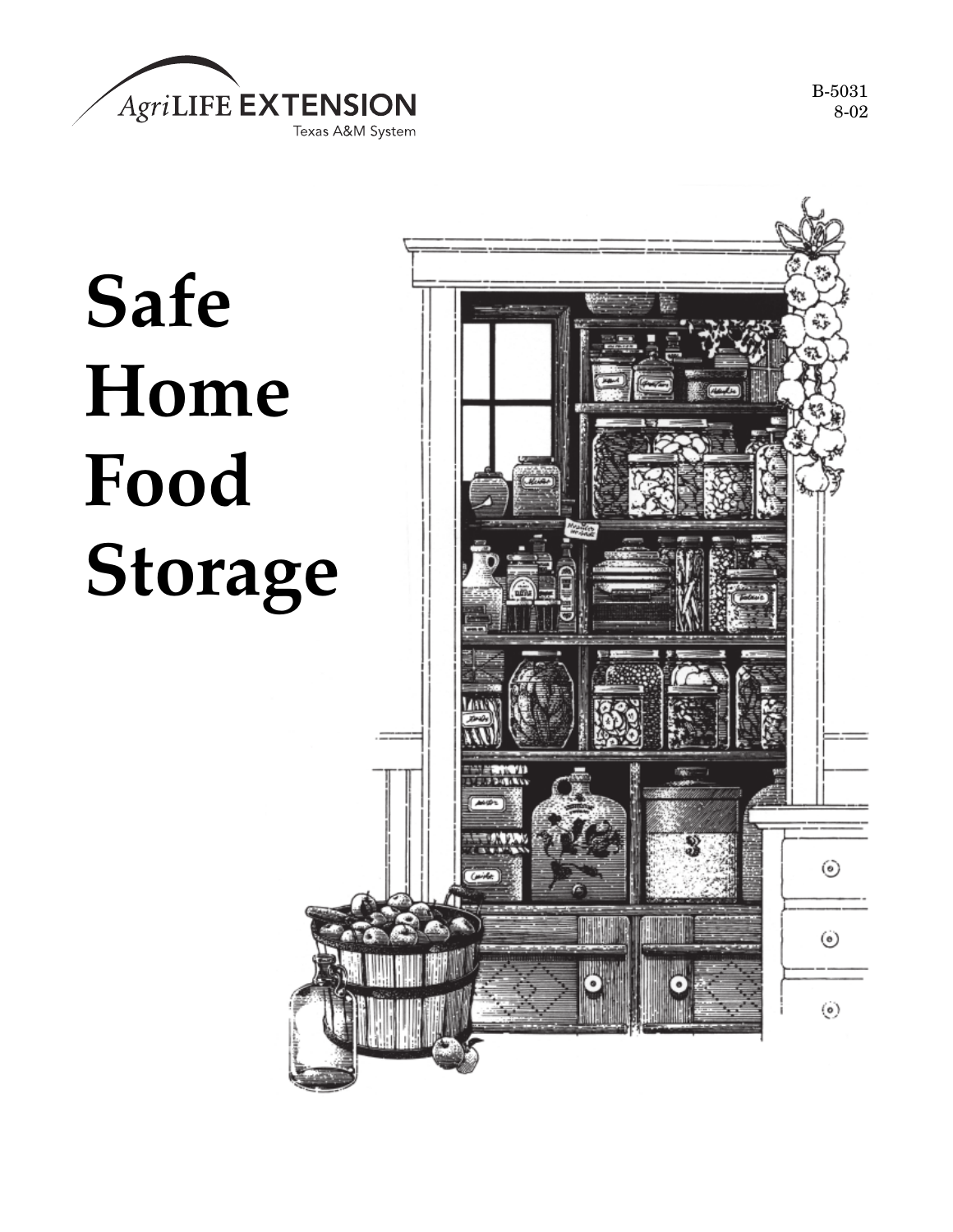

# **Safe Home Food Storage**

Peggy Van Laanen Professor and Extension Nutrition Specialist The Texas A&M University System

**H**ow important is proper food storage? It can  $\prod$  help you:

- ◆ Preserve food quality, including nutrients, flavor and texture;
- ◆ Make the most of your food dollar by preventing spoilage; and
- ◆ Prevent food-borne illness caused by harmful bacteria.

To store food properly, you need to know not only how to store foods, but also how long they will be safe and of high quality.

The quality of fresh meat or produce when it is acquired greatly affects how long it can be stored without spoilage or loss of quality. The storage times in this publication assume that foods are fresh and desirable when acquired. Remember that stored foods are never fresher than when first put into storage.

When grocery shopping, choose perishable items last, go straight home and store them properly in the refrigerator or freezer.

A good policy to follow is "first in, first out," meaning that you rotate items so that you use the older items first. Also, buy foods in reasonable amounts so that you can use them while they are still of good quality. Excess food may become waste.

Here are some general guidelines for proper food storage.

#### Pantry

Pantry storage conditions should be dry, cool and dark. Ideally, the temperature in the pantry should be 50 to 70 °F. Higher temperatures speed up deterioration. Always store foods in the coolest cabinets away from the range, oven, water heater, dishwasher or any hot pipes. For example, the area under the sink is not a good place to store potatoes or onions.

Although many staples and pantry items have a long shelf life and may be advertised at special prices, buy only what you expect to use within the recommended storage times.

To prevent foods from deteriorating in the pantry, store them in metal, glass or plastic containers. Keep these containers, as well as commercially canned foods, clean and free of dust, which can drop into them when opened. Treat storage areas for pests and clean the pantry periodically to remove food particles.

#### Refrigerator

Maintain the refrigerator temperature at 40 °F or below. Use an appliance thermometer at various points in the refrigerator to monitor tempera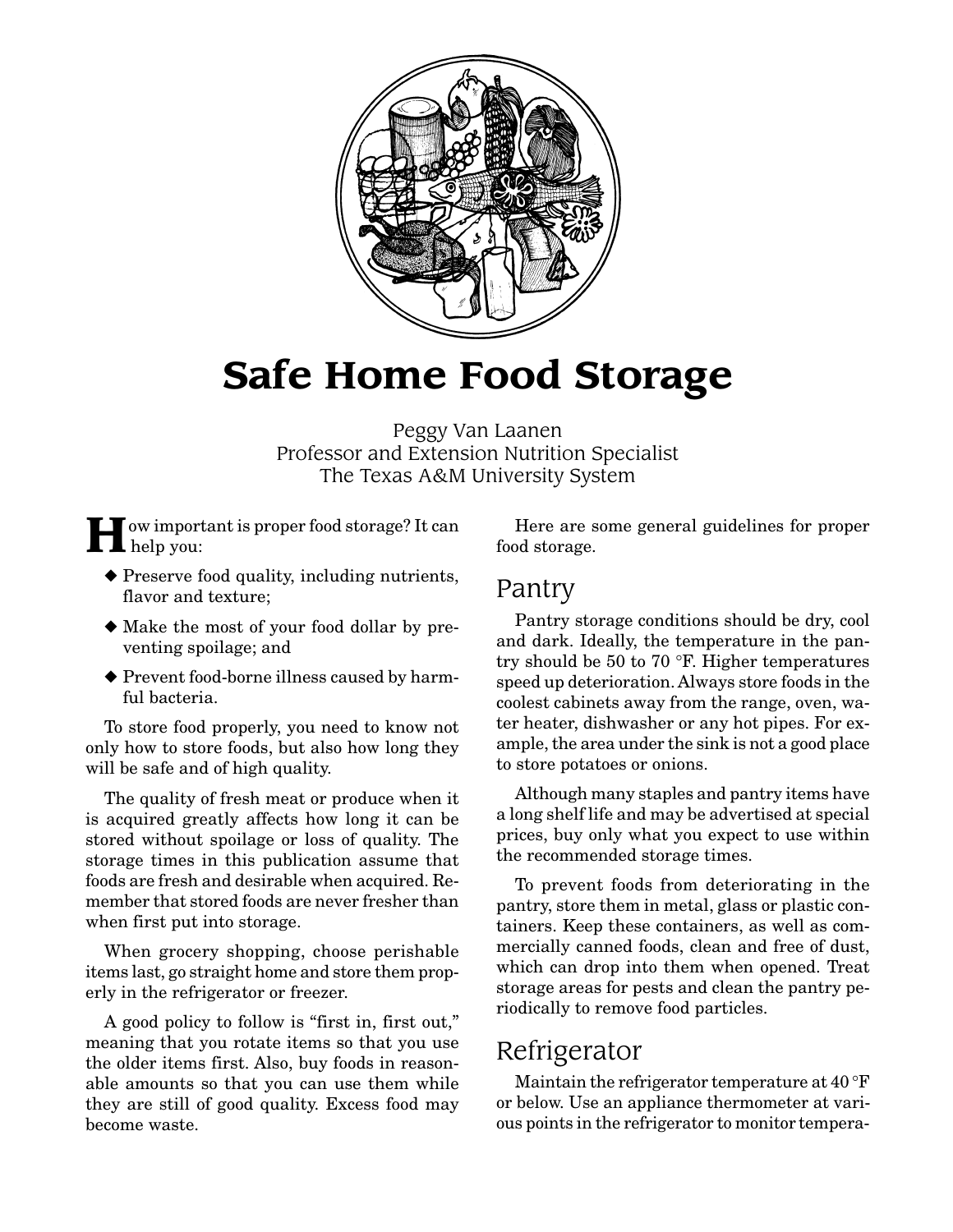tures. Always store the most perishable items, including meats, poultry, fish, eggs and dairy products, in the coldest sections of the refrigerator.

Do not overload the refrigerator, which can reduce the temperature inside. Air must be able to circulate freely to cool foods adequately.

Clean the refrigerator to remove spills and spoiled foods. These provide a medium for bacteria to grow in and possibly contaminate other foods. Refrigerator temperatures only slow bacterial growth; they do not prevent it.

To maintain the quality of refrigerated foods, store them in airtight wraps or containers. This prevents foods from drying out, and odors or flavors from transferring from one food to another. Avoid using plastic bags or containers not made for storage. Do not reuse plastic bags that originally contained raw meats, poultry or fish.

Store raw meats, poultry and fish so that juices do not drip onto and contaminate other foods. Wrap them securely. Therefore, it's also a good idea to set them on a plate or other container.

#### Freezer

Maintain a freezer temperature of 0 °F or below. Food quality deteriorates at temperatures above 0 °F. Monitor the temperature with an appliance thermometer. A good rule of thumb is that if the freezer can't keep ice cream brick-solid, the temperature is not cold enough.

Remember: Freezer temperatures stop or prevent bacteria from growing, but do not kill them. Thus, as foods thaw, they can become unsafe because bacteria that cause food-borne illness may be able to grow. Therefore, it's best to thaw foods in the refrigerator.

Package items for the freezer in moisture- and vapor-proof wraps or containers. Use only freezer-grade foil, plastic wrap or bags, or use freezer paper or freezer containers. If necessary, use freezer tape to make sure the package is airtight. If the packaging is torn or develops holes, freezer burn may result.

Label all freezer foods with the date, type of food and weight or number of servings.

Partially thawed food may be refrozen as long as it still has ice crystals. Refreezing, however, may lower the quality. Do not refreeze combination dishes such as stews, soups and casseroles.

#### Food freshness — check the label

Consumers can judge the freshness of food when the manufacturer uses "open dating" on food packages. "Open dating" means that the manufacturer uses a calendar date (for example, Mar 12) to help store managers determine the length of time a food should be offered for sale. These dates are usually found on perishable foods.

With "open dating," there are four types of dates that may be found on a food package:

- ◆ **"Sell by"** or **"Pull date"** This date tells the store how long to display the food for sale. Foods eaten after this date are usually safe to eat as long as they are stored for no longer than recommended time, and handled and prepared safely. See the Food Storage Timetable for recommendations.
- ◆ **"Best if used by (before) date"** This date means that the food will be of its highest quality or flavor if consumed before the date on the package. Foods may be safely consumed after the date indicated on the package, if they are stored for no longer than recommended, are handled and prepared properly and show no signs of spoilage.
- ◆ **"Expiration date"** This is the last day the food should be eaten. Except for eggs, discard foods not consumed by this date.

EGGS: The expiration date is the last date a store can sell the eggs and still refer to them as "fresh." Buy eggs before the expiration date and use them within 30 days. After 30 days, discard the eggs. Do not buy eggs if the expiration date on the package has passed.

◆ **"Pack date"** — This is the date the food was packaged or processed. Consumers may be able to determine the age of the product by looking at this date.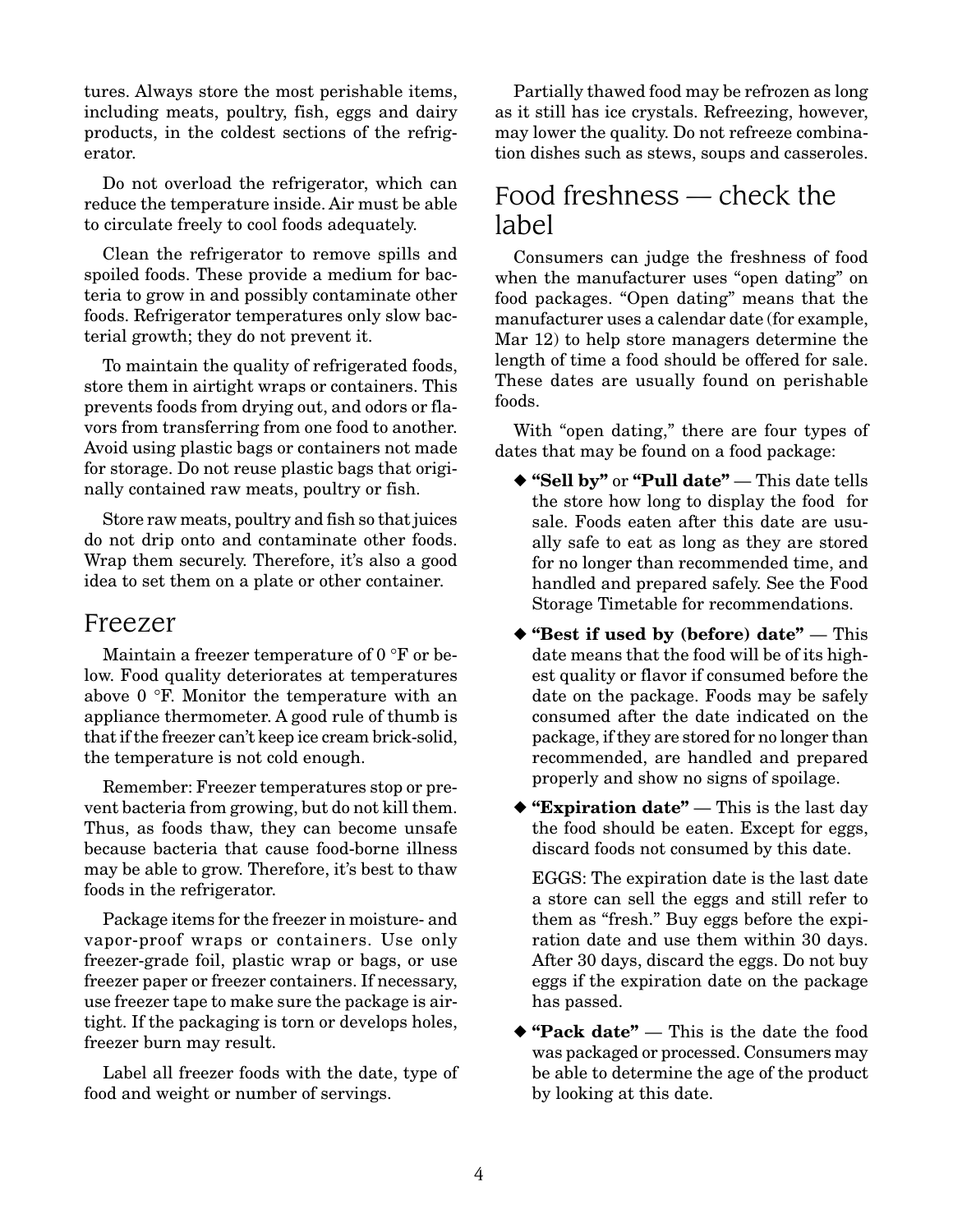## What about leftovers?

The charts in this publication give storage times for many leftover foods. Planning and using leftovers carefully can save money and time. To prevent food-borne illness, it is important to prepare and handle foods properly:

- ◆ Wash your hands before handling foods, and use clean utensils and surfaces.
- ◆ Refrigerate or freeze foods in covered, shallow (less than 3 inches deep) containers within 2 hours after cooking. Leave air space around the containers or packages to allow cold air to circulate and to help ensure rapid, even cooling.
- ◆ Label food storage containers with the date so that the foods can be used within a safe time. Avoid tasting old leftovers. Plan to use any cooked foods within safe refrigerator or freezer storage times.
- ◆ Before serving, cover and reheat leftovers to 165 °F. Reheat soups, sauces, gravies and other "wet" foods to a rolling boil.
- ◆ If in doubt, throw it out. To prevent outdated, obviously spoiled or possibly unsafe leftovers from being eaten by people or animals, discard them in the garbage disposal or in tightly wrapped packages.

## A new generation of foods convenient, prepared and packaged

New food-packaging techniques are making it possible for processors to offer prepared foods that have extended refrigeration times. These longer storage times are made possible by vacuum packaging or modified atmosphere packaging, which replaces oxygen in the package with gases such as carbon dioxide or nitrogen. These packaging techniques slow spoilage, discoloration and bacterial growth.

The packaging is being used for many products, including fully cooked roast chicken, tuna spread and ravioli. Although it offers many advantages to consumers, the foods must be handled properly because:

- ◆ Foods may be processed 4 to 6 weeks before the "sell by" or "use by" date. These dates assume that the product is refrigerated properly throughout its shelf life.
- ◆ Some bacteria that cause food-borne illness, such as *Listeria* and *Yersinia*, can grow slowly under refrigeration.
- ◆ Many of these foods require little or no additional cooking or heating before they are eaten. Therefore, any bacteria that may have been introduced before or during packaging would not be destroyed.

Take these precautions when using refrigerated, prepared foods:

- ◆ Make sure the food is cold before you buy it.
- ◆ Check the package thoroughly to be sure that the packaging materials are intact.
- ◆ Check the "sell by" or "use by" date on the package.
- ◆ Read the label and carefully follow the storage, cooking and heating instructions.
- ◆ Use these foods within the recommended length of time.
- ◆ When freezing these products, do so as soon as possible after purchase.

The recommendations in this publication are for maintaining the maximum safety and quality of foods that are stored when of high quality. Quality or safety will not be improved by storage.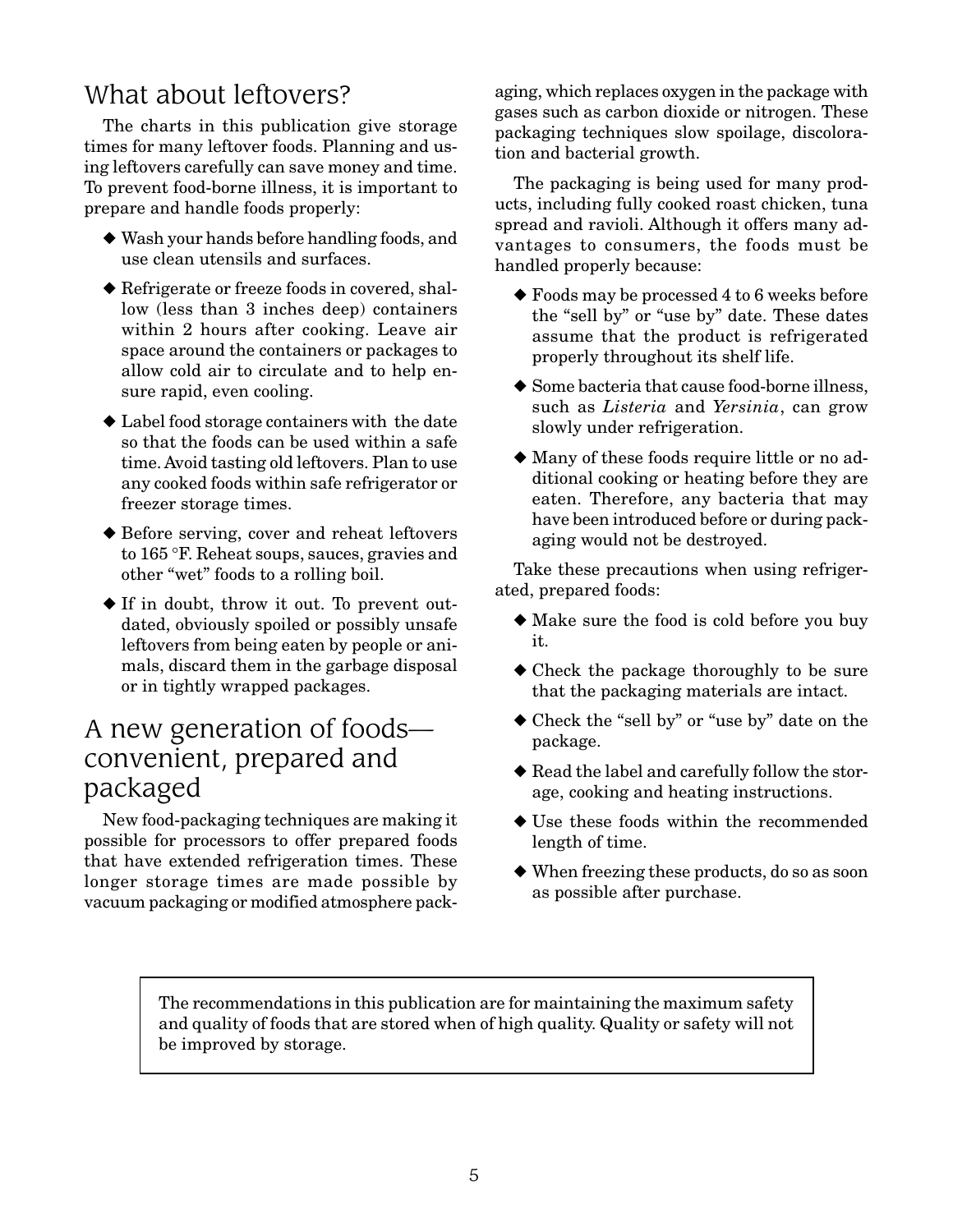# Food Storage Timetable

| Food                                                                                                                                          | Refrigerator                                    | Pantry                                   | <b>Freezer</b> | <b>Special handling</b>                                                                                                                                                                                                                                                                               |
|-----------------------------------------------------------------------------------------------------------------------------------------------|-------------------------------------------------|------------------------------------------|----------------|-------------------------------------------------------------------------------------------------------------------------------------------------------------------------------------------------------------------------------------------------------------------------------------------------------|
| tion may increase shelf life for some items.                                                                                                  |                                                 |                                          |                | Breads/Cereals/Grains: In general, keep cool and dry. For maximum storage time once opened, store in airtight containers. Refrigera-                                                                                                                                                                  |
| <b>Bread, rolls (commercial)</b>                                                                                                              |                                                 | 2-4 days                                 | 2-3 months     | Homemade breads may have shorter<br>shelf life due to lack of preservatives.                                                                                                                                                                                                                          |
| <b>Biscuit, muffin mixes</b>                                                                                                                  |                                                 | 9 months                                 |                |                                                                                                                                                                                                                                                                                                       |
| <b>Cereals</b><br>Ready-to-eat<br>(unopened)<br>(opened)<br>Ready-to-cook<br>oatmeal, etc.                                                    |                                                 | 6-12 months<br>2-3 months<br>6-12 months |                |                                                                                                                                                                                                                                                                                                       |
| Cornmeal                                                                                                                                      |                                                 | 6-12 months                              |                | Keep tightly closed. Refrigeration may<br>prolong shelf life.                                                                                                                                                                                                                                         |
| <b>Flour</b><br>White<br>Whole wheat                                                                                                          | 6-8 months                                      | 6-8 months                               |                |                                                                                                                                                                                                                                                                                                       |
| Yeast (dry)                                                                                                                                   |                                                 | <b>Expiration date</b><br>on package     |                | Keep dry and cool.                                                                                                                                                                                                                                                                                    |
| Grits                                                                                                                                         |                                                 | 12 months                                |                |                                                                                                                                                                                                                                                                                                       |
| <b>Pancake mixes</b>                                                                                                                          |                                                 | 6-9 months                               |                |                                                                                                                                                                                                                                                                                                       |
| Pasta                                                                                                                                         |                                                 | 1-2 years                                |                |                                                                                                                                                                                                                                                                                                       |
| <b>Rice</b><br>White<br>Brown<br>Mixes                                                                                                        |                                                 | 2 years<br>1 year<br>6 months            |                |                                                                                                                                                                                                                                                                                                       |
| Refrigerated biscuit roll,<br>pastry and cookie dough                                                                                         | <b>Expiration date</b><br>on label              |                                          |                |                                                                                                                                                                                                                                                                                                       |
| <b>Tortillas</b><br>Corn<br>Flour                                                                                                             | 2 weeks<br>2 weeks                              | 1-2 weeks<br>1-2 weeks                   |                | Storage times may vary depending on<br>ingredients. Best if refrigerated once<br>opened. May be frozen.                                                                                                                                                                                               |
| Dairy Products: Store in coldest part of refrigerator (40 °F), never on door.                                                                 |                                                 |                                          |                |                                                                                                                                                                                                                                                                                                       |
| <b>Butter</b>                                                                                                                                 | 2-3 weeks                                       |                                          | 6-9 months     | Wrap or cover tightly. Hold only 2-day<br>supply in keeper.                                                                                                                                                                                                                                           |
| <b>Buttermilk</b>                                                                                                                             | 10-14 days                                      |                                          | 3 months       | Cover tightly. Flavor not affected if<br>buttermilk separates.                                                                                                                                                                                                                                        |
| <b>Cheese</b><br>Cottage<br>Cream, Neufchatel<br>Hard and wax coated<br>Cheddar, Edam, Gouda,<br>Swiss, brick, etc.<br>(unopened)<br>(opened) | 10-15 days<br>2 weeks<br>3-6 months<br>2 months |                                          | 6 months       | Keep all cheese tightly packaged in<br>moisture-proof wrap. If outside of hard<br>cheese gets moldy, trim off mold and<br>1/2 inch below mold. Do not eat moldy<br>cottage or ricotta cheese. Hard<br>cheese may be frozen but becomes<br>crumbly. Better if grated. Cottage<br>cheese becomes mushy. |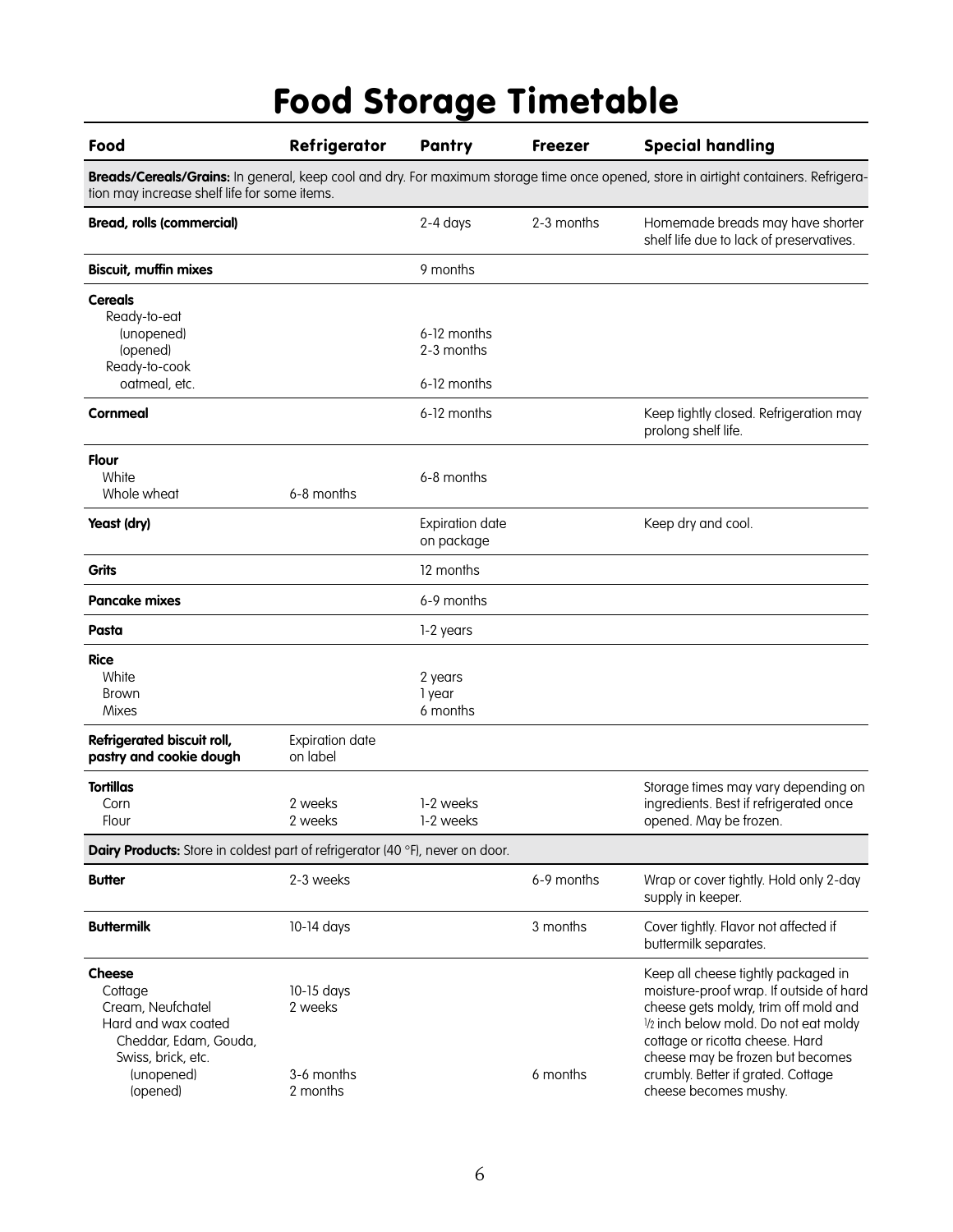| Food                                                                                                       | Refrigerator                                 | Pantry                             | <b>Freezer</b>         | <b>Special handling</b>                                                                                                                                                                                                                                                               |
|------------------------------------------------------------------------------------------------------------|----------------------------------------------|------------------------------------|------------------------|---------------------------------------------------------------------------------------------------------------------------------------------------------------------------------------------------------------------------------------------------------------------------------------|
| Parmesan, Romano<br>(unopened)<br>(opened)                                                                 | 2-4 months                                   | 10 months                          |                        | Refrigerate after opening for prolonged<br>storage. If cheese picks up moisture,<br>mold may develop.                                                                                                                                                                                 |
| Ricotta<br>Process cheese products                                                                         | 5 days<br>3-4 weeks                          |                                    | 4 months               | Refrigerate after opening. Close or<br>wrap tightly.                                                                                                                                                                                                                                  |
| Cream<br>Half and half<br>Whipping<br>(ultra pasteurized, unopened)<br>Sour<br>Dips (commercial)           | 3-4 days<br>1 month<br>2 weeks<br>2 weeks    |                                    | 4 months               | Cover tightly. Don't return leftover cream<br>to original container. This may spread<br>bacteria to remaining cream. Frozen<br>cream may not whip. Use for cooking.                                                                                                                   |
| Ice cream, ice milk, sherbet                                                                               |                                              |                                    | 1-2 months             |                                                                                                                                                                                                                                                                                       |
| <b>Milk</b><br>Fresh pasteurized<br>and reconstituted nonfat<br>dry milk                                   | 1 week (or a few days<br>after sell-by date) |                                    | 1 month                | Keep tightly covered. Don't return<br>leftover milk to original container.<br>This may spread bacteria to remaining<br>milk. Frozen milk may undergo some<br>quality change.                                                                                                          |
| Evaporated or condensed<br>(unopened)<br>(opened)<br>Nonfat dry, not reconstituted<br>(unopened)<br>(open) | 1 week                                       | 12 months<br>12 months<br>6 months |                        | Invert can every 2 months.<br>Cover tightly.<br>Refrigeration may prolong quality.                                                                                                                                                                                                    |
| <b>Whipped topping</b><br>In aerosol can (nondairy)<br>From prepared mix                                   | 3 months<br>3 days                           |                                    |                        |                                                                                                                                                                                                                                                                                       |
| Yogurt<br>Refrigerated<br>Frozen                                                                           | 10-14 days                                   |                                    | 2 months               | Keep covered.                                                                                                                                                                                                                                                                         |
|                                                                                                            |                                              |                                    |                        | Note: Thaw all frozen dairy products in refrigerator. Some products may lose emulsion and separate, but are still adequate for cooking.                                                                                                                                               |
| <b>Eggs</b>                                                                                                |                                              |                                    |                        |                                                                                                                                                                                                                                                                                       |
| Fresh<br>In shell<br>Whites<br>Yolks (unbroken and<br>covered with water)                                  | 3-4 weeks<br>3 days<br>2 days                |                                    | 12 months<br>12 months | Store eggs in original carton in coldest<br>part of refrigerator. Uncooked whites<br>can be frozen as they are. To freeze un-<br>cooked yolks or whole eggs, add 1/8<br>teaspoon salt or 11/2 teaspoons corn<br>syrup per 1/4 cup (4 yolks or 2 whole<br>eggs). Thaw in refrigerator. |
| <b>Hard-cooked</b><br><b>Deviled</b><br>Leftover egg dishes<br><b>Egg Substitutes</b>                      | 1 week<br>$2-3$ days<br>3-4 days             |                                    |                        |                                                                                                                                                                                                                                                                                       |
| Frozen<br>Liquid<br>(unopened)<br>(opened)                                                                 | 10 days<br>3 days                            |                                    | 12 months              | After thawing, use within 3 days. Store<br>in refrigerator.                                                                                                                                                                                                                           |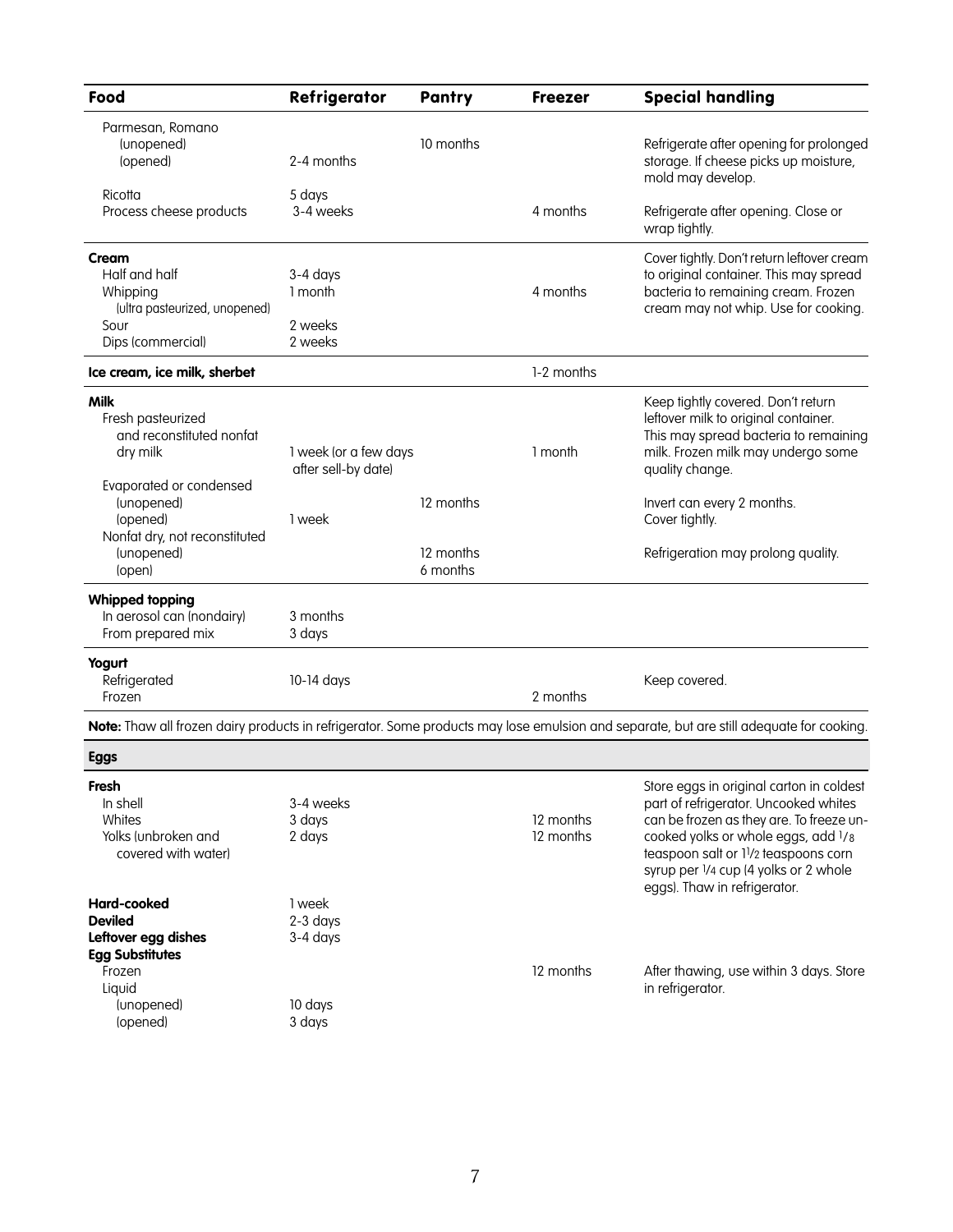| Food                                             | Refrigerator     | Pantry            | <b>Freezer</b> | <b>Special handling</b>                                                                                                                           |
|--------------------------------------------------|------------------|-------------------|----------------|---------------------------------------------------------------------------------------------------------------------------------------------------|
| storage times.                                   |                  |                   |                | Fish and Shellfish: Refrigerator storage times are for optimum temperature of 32 to 38 °F. Higher temperatures may decrease safe                  |
| Fish<br>Fatty fish<br>mackerel, trout,           | 1-2 days         |                   | 2-3 months     | For refrigerator, keep wrapped in origi-<br>nal wrap. Store in coldest part of refrig-<br>erator (32 to 38 °F). Package for freezer               |
| salmon, etc.<br>Lean fish<br>cod, flounder, etc. | $1-2$ days       |                   | 6 months       | in moisture- and vapor-proof wrap.<br>Keep solidly frozen at 0 °F. Thaw in<br>refrigerator or under cold running<br>water.                        |
| Breaded, frozen                                  |                  |                   | 3 months       |                                                                                                                                                   |
| <b>Shellfish</b>                                 |                  |                   |                | Refrigerate live clams, scallops and                                                                                                              |
| Clams                                            |                  |                   |                | oysters in container covered with clean,                                                                                                          |
| shucked                                          | 1 day            |                   | 3 months       | damp cloth-not airtight. Shells will                                                                                                              |
| in shell                                         | 2 days           |                   |                | gape naturally, but close when tapped                                                                                                             |
| Crab                                             |                  |                   |                | if alive. If not alive, discard.                                                                                                                  |
| in shell                                         | 2 days           |                   |                |                                                                                                                                                   |
| meat (cooked)                                    | 3-5 days         |                   | 10 months      |                                                                                                                                                   |
| Crawfish                                         |                  |                   |                | Cook only live crawfish. Do not keep                                                                                                              |
| in shell                                         |                  |                   | 6 months       | airtight. To prolong freezer storage,                                                                                                             |
| tail meat (cooked)                               | $3-5$ days       |                   | 6 months       | remove fat to prevent rancidity.                                                                                                                  |
| Lobster                                          |                  |                   |                | Cook lobster only if still alive.                                                                                                                 |
| in shell (live)                                  | 2 days           |                   |                |                                                                                                                                                   |
| tail meat (cooked)                               | 4-5 days         |                   | 6 months       |                                                                                                                                                   |
| Oysters (shucked)                                | 1 day            |                   | 4 months       |                                                                                                                                                   |
|                                                  |                  |                   |                | To freeze any uncooked shellfish, pack                                                                                                            |
| Scallops                                         | 1 day            |                   | 3 months       | in moisture- and vapor-proof container.<br>Freeze shucked product in its own<br>"liquor" (liquid) to which water has<br>been added to cover meat. |
| Shrimp (uncooked)                                | 1-2 days         |                   | 12 months      | Remove heads and freeze shrimp tails<br>in shell. Freeze in water in an airtight<br>container of appropriate size for one<br>meal.                |
| Cooked fish or shellfish                         | $2-3$ days       |                   | 3 months       |                                                                                                                                                   |
| <b>Canned fish or shellfish</b>                  |                  |                   |                |                                                                                                                                                   |
| (unopened)                                       |                  | 12 months         |                |                                                                                                                                                   |
| (opened)                                         | 1 day            |                   |                |                                                                                                                                                   |
| Surimi seafood                                   | 2 weeks          |                   | 9 months       |                                                                                                                                                   |
| <b>Fruits</b>                                    |                  |                   |                |                                                                                                                                                   |
|                                                  |                  |                   |                |                                                                                                                                                   |
| Fresh                                            |                  |                   |                | Do not wash fruit before storing-mois-                                                                                                            |
| Apples                                           | 1 month          |                   |                | ture encourages spoilage-but wash                                                                                                                 |
| Apricots, avocados, kiwis,                       |                  |                   |                | before eating. Store in crisper or in                                                                                                             |
| mangoes, melons,                                 |                  |                   |                | moisture-resistant bags or wraps.                                                                                                                 |
| nectarines, peaches, pears 5 days                |                  |                   |                | Wrap cut fruits to prevent vitamin loss.                                                                                                          |
| Bananas                                          |                  | $2-3$ days        |                |                                                                                                                                                   |
|                                                  |                  | (until ripened,   |                |                                                                                                                                                   |
|                                                  |                  | then refrigerate) |                |                                                                                                                                                   |
| Berries, cherries                                | 3 days           |                   |                |                                                                                                                                                   |
| Citrus fruit                                     | 2 weeks          |                   |                |                                                                                                                                                   |
| Grapes, plums<br>Pineapple                       | 5 days<br>2 days |                   |                |                                                                                                                                                   |
| <b>Canned (all kinds and juices)</b>             |                  |                   |                | Keep tightly covered. Transfer canned                                                                                                             |
| (unopened)                                       |                  | 12 months         |                | fruit to glass or plastic container.                                                                                                              |
| (opened)                                         | 1 week           |                   |                |                                                                                                                                                   |
|                                                  |                  |                   |                |                                                                                                                                                   |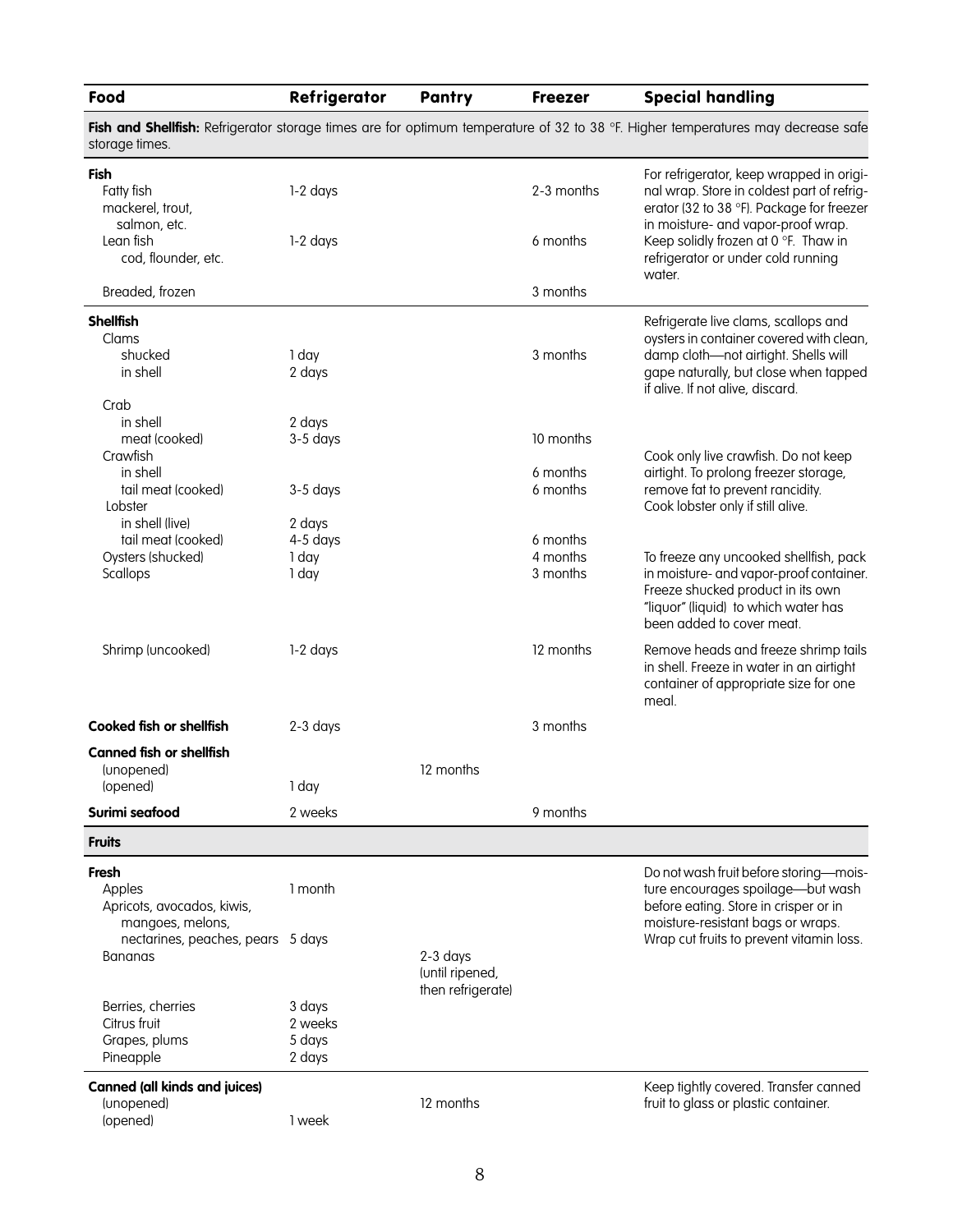| Food                                                                                                                                              | Refrigerator                                                                              | Pantry   | <b>Freezer</b>                                                                                  | <b>Special handling</b>                                                                                                                                                                                                                                                                                                                                                                                                                                                                                                         |
|---------------------------------------------------------------------------------------------------------------------------------------------------|-------------------------------------------------------------------------------------------|----------|-------------------------------------------------------------------------------------------------|---------------------------------------------------------------------------------------------------------------------------------------------------------------------------------------------------------------------------------------------------------------------------------------------------------------------------------------------------------------------------------------------------------------------------------------------------------------------------------------------------------------------------------|
| Juices<br>Fresh<br>Canned (after opening)<br>Frozen<br>(concentrated)                                                                             | 6 days<br>6 days                                                                          |          | 12 months                                                                                       | Keep tightly covered once open to<br>prevent vitamin loss. Transfer canned<br>juice to glass or plastic container.                                                                                                                                                                                                                                                                                                                                                                                                              |
| (reconstituted)                                                                                                                                   | 6 days                                                                                    |          |                                                                                                 |                                                                                                                                                                                                                                                                                                                                                                                                                                                                                                                                 |
| Frozen<br>(Home frozen or<br>purchased frozen)<br><b>Dried</b>                                                                                    |                                                                                           | 6 months | 12 months                                                                                       | Freeze in moisture- and vapor-proof<br>container.<br>Keep cool in airtight container. If foods<br>gain moisture, they may become<br>unsafe and allow bacterial growth. Best                                                                                                                                                                                                                                                                                                                                                     |
|                                                                                                                                                   |                                                                                           |          |                                                                                                 | if refrigerated after opening.                                                                                                                                                                                                                                                                                                                                                                                                                                                                                                  |
| Meats: Beef, pork, lamb, veal and game                                                                                                            |                                                                                           |          |                                                                                                 |                                                                                                                                                                                                                                                                                                                                                                                                                                                                                                                                 |
| *Fresh, uncooked<br>Chops<br><b>Steaks</b><br>Ground<br>Roast<br>Sausage<br>Stew meat<br>Variety meats<br>Prestuffed products<br>(chops, breasts) | 3-5 days<br>3-5 days<br>1-2 days<br>3-5 days<br>1-2 days<br>1-2 days<br>1-2 days<br>1 day |          | 4-6 months<br>6-9 months<br>2-3 months<br>6-12 months<br>1-2 months<br>2-3 months<br>1-2 months | Store in colder part of refrigerator (36<br>to 40 °F). Freeze immediately if not<br>planning to use in a day or two. Wrap<br>in moisture- and vapor-proof wrap<br>for freezing. Label with date and<br>freeze rapidly at 0 °F. Freezer storage<br>times for veal may be less. Pork is<br>best if used within 6 months after<br>freezing. Actual storage time of meat<br>depends on the freshness of meat<br>when purchased.<br>*Vacuum-packed fresh meats have a<br>recommended storage time of 2 weeks<br>in the refrigerator. |
| Casseroles, meat pies,<br>TV dinners, stews (frozen)                                                                                              |                                                                                           |          | 2-3 months                                                                                      | Keep frozen until ready to heat.                                                                                                                                                                                                                                                                                                                                                                                                                                                                                                |
| <b>Cooked meats</b>                                                                                                                               |                                                                                           |          |                                                                                                 |                                                                                                                                                                                                                                                                                                                                                                                                                                                                                                                                 |
| (including leftovers)<br>Cooked meat and<br>meat dishes                                                                                           | 3-4 days                                                                                  |          | 2-3 months                                                                                      |                                                                                                                                                                                                                                                                                                                                                                                                                                                                                                                                 |
| Gravy, broths                                                                                                                                     | 1-2 days                                                                                  |          | 1-2 months                                                                                      |                                                                                                                                                                                                                                                                                                                                                                                                                                                                                                                                 |
| <b>Cured and smoked meats</b><br>(including lunch meats)<br>Bacon<br>Frankfurters<br>(unopened)<br>(opened)<br>Ham (fully cooked)<br>Whole        | 5-7 days<br>2 weeks**<br>1 week<br>5-7 days                                               |          | 1 month<br>1-2 months<br>1-2 months                                                             | Keep wrapped. Store in coldest part of<br>refrigerator or in meat keeper. Freez-<br>ing cured or smoked meats is gener-<br>ally not recommended because salty<br>meats will rapidly turn rancid and lunch<br>meats and frankfurters will weep.<br>However, it is possible, so limited<br>freezer storage times are given. If                                                                                                                                                                                                    |
| Slices                                                                                                                                            | 3-4 days                                                                                  |          |                                                                                                 | meats are vacuum packaged, check<br>manufacturer's date.                                                                                                                                                                                                                                                                                                                                                                                                                                                                        |
| Canned (unopened)<br>(labeled keep refrigerated)<br>Canned (shelf stable,                                                                         | 6-9 months                                                                                | 2 years  |                                                                                                 | Do not freeze canned hams.<br>Refrigerate after opening.                                                                                                                                                                                                                                                                                                                                                                                                                                                                        |
| unopened)<br>Country style (unsliced)<br>(cooked, sliced)<br>Lunch meats - packaged                                                               | 7 days                                                                                    | 1 year   | 1 month                                                                                         | Refrigerate once sliced. Maximum re-<br>frigerator storage time is 2 to 3 months.                                                                                                                                                                                                                                                                                                                                                                                                                                               |
| (unopened)<br>(opened)<br>Lunch meats, deli (store sliced)                                                                                        | 2 weeks**<br>3-5 days<br>3-5 days                                                         |          | 1-2 months                                                                                      |                                                                                                                                                                                                                                                                                                                                                                                                                                                                                                                                 |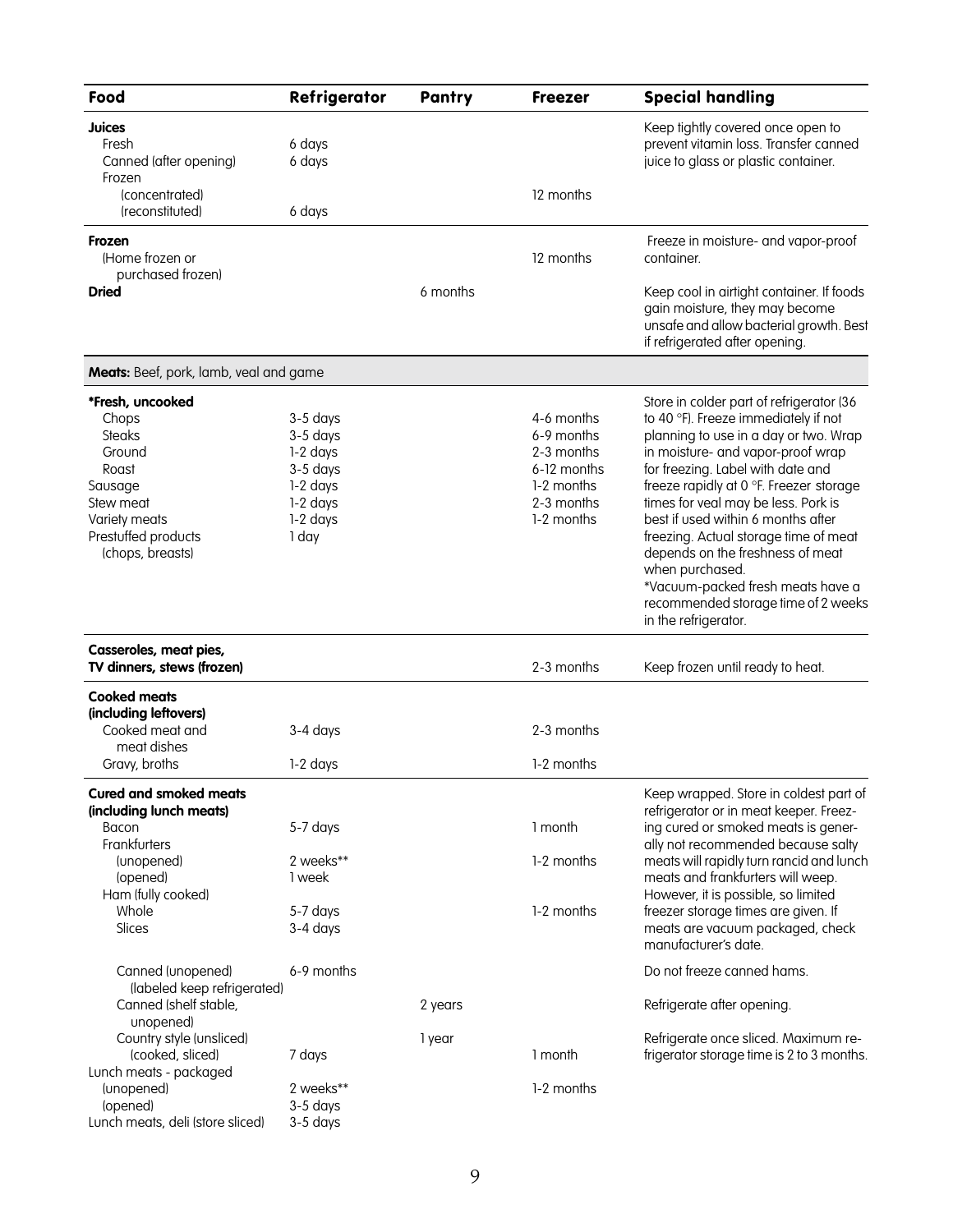| Food                                                                                                                                                             | Refrigerator                                                                  | Pantry                            | <b>Freezer</b>                                                                | <b>Special handling</b>                                                                                                                                      |
|------------------------------------------------------------------------------------------------------------------------------------------------------------------|-------------------------------------------------------------------------------|-----------------------------------|-------------------------------------------------------------------------------|--------------------------------------------------------------------------------------------------------------------------------------------------------------|
| Sausage<br>smoked links<br>dry and semidry<br>(like salami)                                                                                                      | 7 days<br>2-3 weeks                                                           |                                   | 1 month                                                                       | Freezing alters sausage flavor. Leave<br>frozen no more than 1 month.                                                                                        |
|                                                                                                                                                                  |                                                                               |                                   |                                                                               | ** Unopened lunch meats and frank-<br>furters should not be kept more than 1<br>week after "sell by" date.                                                   |
| <b>Game birds</b>                                                                                                                                                | 1-2 days                                                                      |                                   | 6 months                                                                      |                                                                                                                                                              |
| <b>Venison</b>                                                                                                                                                   | 3-5 days                                                                      |                                   | 6-9 months                                                                    |                                                                                                                                                              |
| <b>Poultry</b>                                                                                                                                                   |                                                                               |                                   |                                                                               |                                                                                                                                                              |
| Chicken or turkey<br>Fresh<br>whole<br>pieces<br>giblets<br>ground<br>Cooked<br>leftover pieces<br>covered with broth, gravy<br>Canned<br>(unopened)<br>(opened) | 1-2 days<br>1-2 days<br>1-2 days<br>1-2 days<br>3-4 days<br>1-2 days<br>1 day | 12 months                         | 12 months<br>6-9 months<br>3-4 months<br>3-4 months<br>4-6 months<br>6 months | Store in coldest part of refrigerator. Do<br>not let raw juices drip onto other foods.<br>For freezing, use moisture- and vapor-<br>proof wrap or container. |
| Casseroles, TV dinners                                                                                                                                           |                                                                               |                                   | 3 months                                                                      |                                                                                                                                                              |
| Duck, goose                                                                                                                                                      | 2 days                                                                        |                                   | 6 months                                                                      |                                                                                                                                                              |
| <b>Staples</b>                                                                                                                                                   |                                                                               |                                   |                                                                               |                                                                                                                                                              |
| <b>Baking powder, soda</b>                                                                                                                                       |                                                                               | 8-12 months                       |                                                                               | Keep dry and covered.                                                                                                                                        |
| <b>Bouillon cubes, granules</b>                                                                                                                                  |                                                                               | 1 year                            |                                                                               | Keep dry and covered.                                                                                                                                        |
| Catsup, chili sauce,<br>barbecue sauce<br>(unopened)                                                                                                             |                                                                               | 12 months                         |                                                                               | Refrigerate after opening for longer<br>storage time. Will keep for several<br>months.                                                                       |
| Chocolate<br>Premelted<br>Semi-sweet<br>Unsweetened                                                                                                              |                                                                               | 12 months<br>2 years<br>18 months |                                                                               | Keep cool.                                                                                                                                                   |
| Chocolate syrup<br>(unopened)<br>(opened)                                                                                                                        | 6 months                                                                      | 2 years                           |                                                                               |                                                                                                                                                              |
| Cocog mixes                                                                                                                                                      |                                                                               | 8 months                          |                                                                               |                                                                                                                                                              |
| Coffee<br>Cans<br>(unopened)<br>(opened)<br>Instant<br>(unopened)                                                                                                | 4-6 weeks                                                                     | 2 years<br>1-2 years              |                                                                               | Coffee may remain fresher if refriger-<br>ated after opening. May also be frozen.                                                                            |
| (opened)<br>Coffee creamers, nondairy<br>(unopened)<br>(opened)<br>Cornstarch                                                                                    |                                                                               | 2 weeks<br>9 months<br>6 months   |                                                                               | Keep tightly closed to keep out<br>moisture.                                                                                                                 |
|                                                                                                                                                                  |                                                                               | 18 months                         |                                                                               |                                                                                                                                                              |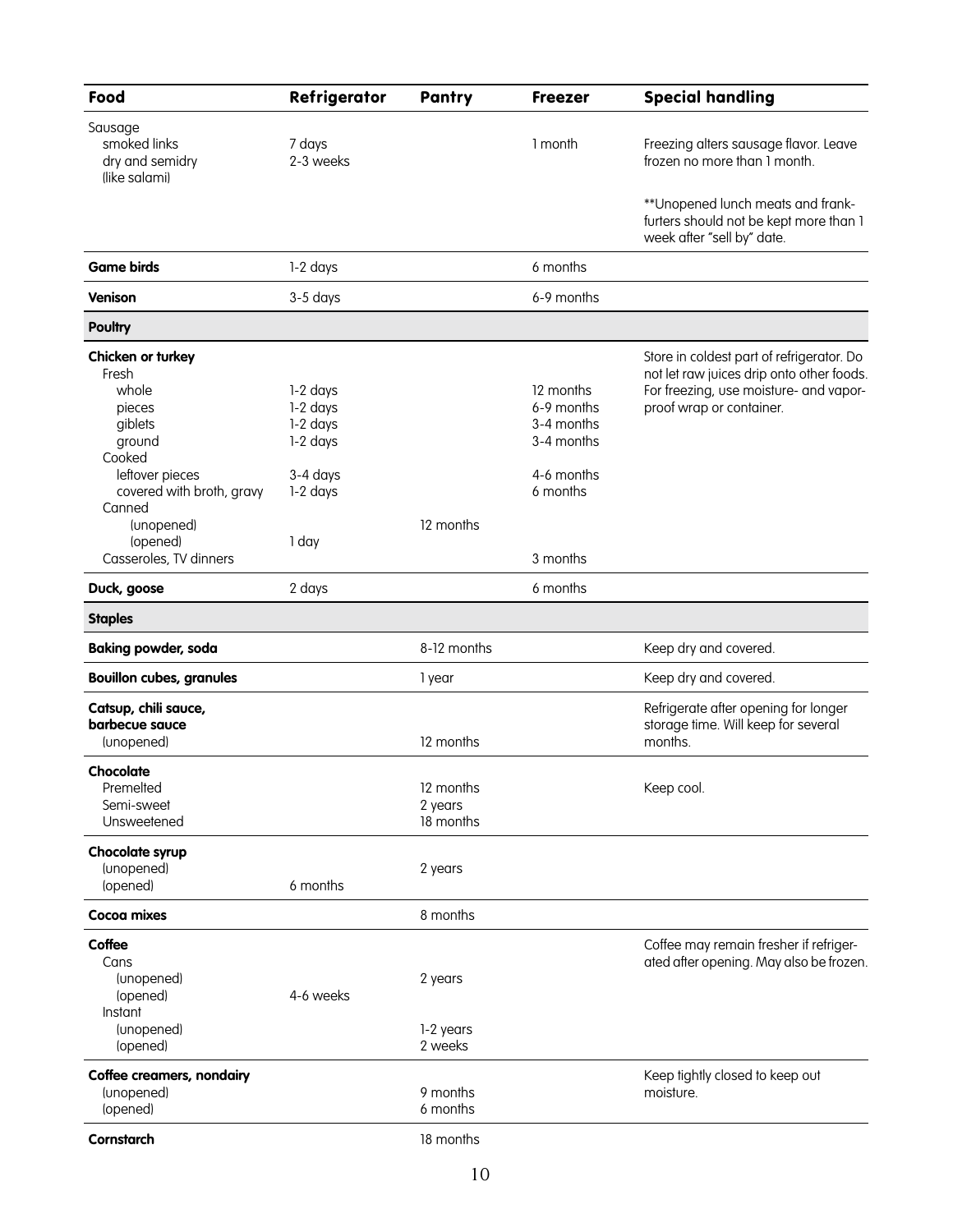| Food                                                                             | Refrigerator        | Pantry                           | <b>Freezer</b> | <b>Special handling</b>                                                                                                                               |
|----------------------------------------------------------------------------------|---------------------|----------------------------------|----------------|-------------------------------------------------------------------------------------------------------------------------------------------------------|
| <b>Gelatin</b>                                                                   |                     | 18 months                        |                |                                                                                                                                                       |
| Honey                                                                            |                     | 12 months                        |                | Cover tightly. If it crystallizes, warm the<br>jar in pan of hot water or heat on low in<br>microwave.                                                |
| Jams, jellies                                                                    |                     | 12 months                        |                | Cover tightly; refrigerate after opening<br>to prolong storage.                                                                                       |
| <b>Margarine</b>                                                                 | 4-6 months          |                                  |                | Use airtight container.                                                                                                                               |
| <b>Marshmallows</b><br>Creme                                                     |                     | 2-3 months<br>2-3 months         |                | Refrigerate after opening.                                                                                                                            |
| <b>Mayonnaise</b><br>(unopened)<br>(opened)                                      | 3 months            | 3-4 months                       |                | Refrigerate after opening.                                                                                                                            |
| <b>Molasses</b><br>(unopened)<br>(opened)                                        |                     | 12 months<br>6 months            |                | Refrigerate to extend storage life.                                                                                                                   |
| Mustard, prepared yellow<br>(unopened)<br>(opened)                               |                     | 1 year<br>6-8 months             |                | Refrigerate for best storage.                                                                                                                         |
| Oils<br>(unopened)<br>(opened)                                                   |                     | 6-12 months<br>6-8 months        |                | Store in cool place away from heat<br>source to prevent deterioration. May<br>refrigerate to delay rancidity.                                         |
| <b>Pectin</b>                                                                    |                     |                                  |                | Use by expiration date.                                                                                                                               |
| <b>Peanut butter</b><br>(unopened)<br>(opened)                                   |                     | 6-9 months<br>2-3 months         |                | Refrigeration prolongs storage time<br>and helps prevent rancidity.                                                                                   |
| <b>Salad dressing</b><br>Bottled (unopened)<br>Bottled (opened)<br>Made from mix | 3 months<br>2 weeks | 10-12 months                     |                |                                                                                                                                                       |
| <b>Shortening</b>                                                                |                     | 8-12 months                      |                | Store away from heat source to prevent<br>rancidity.                                                                                                  |
| <b>Spices and herbs</b><br>Whole spices<br>Ground spices<br><b>Herbs</b>         |                     | 1 year<br>6 months<br>6 months   |                | Store in airtight containers in dry place<br>away from heat or light. Replace if<br>aroma fades. May be refrigerated or<br>frozen for longer storage. |
| Sugar<br><b>Brown</b><br>Confectioner's<br>Granulated                            |                     | 4 months<br>18 months<br>2 years |                | For best storage, keep in airtight<br>container.                                                                                                      |
| Sweetener, artificial                                                            |                     | 2 years                          |                |                                                                                                                                                       |
| <b>Syrup</b>                                                                     |                     | 12 months                        |                | Keep tightly closed. Refrigerate to<br>extend life.                                                                                                   |
| Tea<br>Bags<br>Instant<br>Loose                                                  |                     | 18 months<br>3 years<br>2 years  |                | Keep in airtight containers.                                                                                                                          |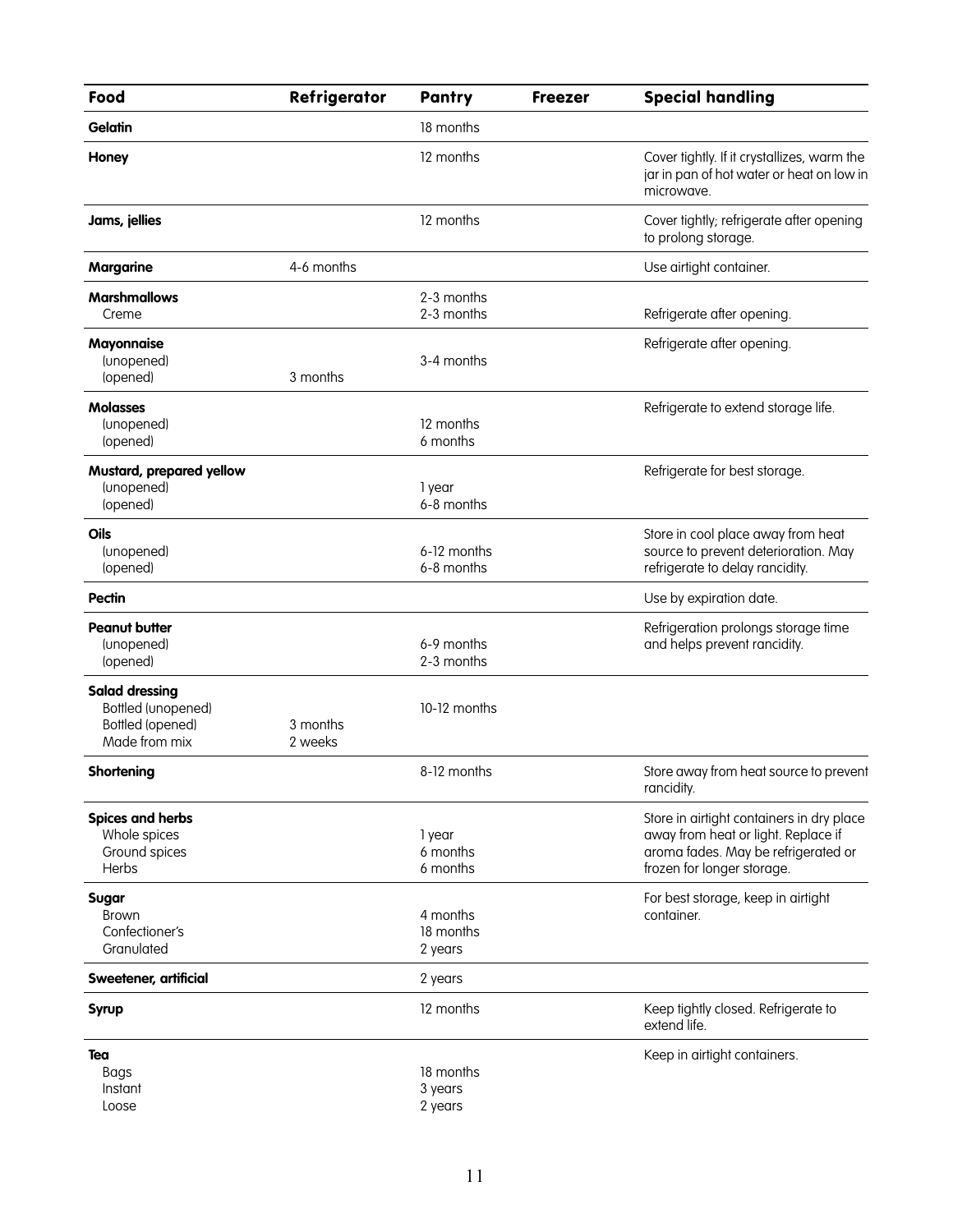| Food                                                                | Refrigerator               | Pantry                 | <b>Freezer</b> | <b>Special handling</b>                                                                                                      |
|---------------------------------------------------------------------|----------------------------|------------------------|----------------|------------------------------------------------------------------------------------------------------------------------------|
| Vanilla<br>(unopened)                                               |                            | 2 years                |                | Keep tightly closed; volatile oils escape.                                                                                   |
| (opened)<br>Other extracts (opened)                                 |                            | 12 months<br>12 months |                |                                                                                                                              |
| <b>Vinegar</b><br>(unopened)                                        |                            | 2 years<br>12 months   |                | Keep tightly closed. Distilled vinegar<br>lasts longer than cider vinegar. Vinegar<br>in glass containers has a longer stor- |
| (opened)                                                            |                            |                        |                | age time. If "mother" develops (refers<br>to appearance of cloudy mass) in<br>opened vinegar, do not use.                    |
| Vegetables: In general, keep in crisper or moisture-proof wrapping. |                            |                        |                |                                                                                                                              |
| Fresh                                                               |                            |                        |                |                                                                                                                              |
| Artichokes                                                          | 2-3 days                   |                        |                | Refrigerate in plastic. Wrap base of<br>stalks with damp cloth or paper towel.                                               |
| Asparagus                                                           | 2-3 days                   |                        |                | Refrigerate in plastic. Wrap base of<br>stalks with damp cloth or paper towel.                                               |
| Beans                                                               |                            |                        |                | Do not wash green beans until just                                                                                           |
| green or waxed                                                      | 3-4 days                   |                        |                | before use.                                                                                                                  |
| lima (unshelled)                                                    | 3-5 days                   |                        | 8 months       |                                                                                                                              |
| <b>Beets</b>                                                        | 1-2 weeks                  |                        |                |                                                                                                                              |
| <b>Broccoli</b>                                                     | 5 days                     |                        |                |                                                                                                                              |
| Brussel sprouts                                                     | 5 days                     |                        |                |                                                                                                                              |
| Cabbage                                                             | 1 week                     |                        |                |                                                                                                                              |
| Carrots                                                             | 1 week                     |                        |                |                                                                                                                              |
| Celery                                                              | 1 week                     |                        |                | Celery may keep longer if wrapped<br>with moist towel.                                                                       |
| Corn (in husks)                                                     | 1-2 days                   |                        |                |                                                                                                                              |
| Cucumbers                                                           | 1 week                     |                        |                |                                                                                                                              |
| Eggplant                                                            | 2-3 days                   |                        |                |                                                                                                                              |
| Garlic                                                              |                            | 5-8 months             |                | Keep in cool, dry, ventilated area.                                                                                          |
| Greens, spinach, leafy<br>greens, etc.                              | 1-2 days                   |                        |                | Rinse and drain greens before refrig-<br>erating. Do not allow to freeze.                                                    |
| Lettuce, iceberg                                                    | 5-7 days                   |                        |                |                                                                                                                              |
| vacuum packed                                                       | 2-3 weeks<br>(if unopened) |                        |                |                                                                                                                              |
| Mushrooms                                                           | 1-2 days                   |                        |                | Do not wash mushrooms before<br>refrigerating. Do not store in airtight<br>container.                                        |
| Okra                                                                | 2-3 days                   |                        |                |                                                                                                                              |
| Onions                                                              |                            |                        |                | Store at room temperature in cool,                                                                                           |
| dry                                                                 |                            | 2-4 weeks              |                | ventilated area. Keep dry.                                                                                                   |
| green                                                               | 5 days                     |                        |                | Keep refrigerated in plastic bag.                                                                                            |
| Parsley                                                             | 2-4 weeks                  |                        |                | Store with stems in water and covered<br>with plastic wrap.                                                                  |
| Peas (unshelled)<br>Peppers                                         | 3-5 days                   |                        |                |                                                                                                                              |
| chile                                                               | 7-10 days                  |                        |                | Keep chile peppers refrigerated in<br>paper bag.                                                                             |
| bell                                                                | 3-4 days                   |                        | 6 months       | Freeze for extended use.                                                                                                     |
| Potatoes                                                            |                            |                        |                | Keep fresh potatoes dry and away from                                                                                        |
| white, fresh                                                        |                            | 1 week                 |                | sun. For longer storage keep at 50                                                                                           |
| sweet, fresh                                                        |                            | 2-3 weeks              |                | to 60 °F. Warmer temperatures                                                                                                |
| white, instant (unopened)                                           |                            | 6-12 months            |                | encourage sprouting. Don't refrigerate<br>fresh potatoes.                                                                    |
| Radishes                                                            | 1-2 weeks                  |                        |                |                                                                                                                              |
| Rhubarb                                                             | 2 weeks                    |                        |                |                                                                                                                              |
| Rutabagas                                                           | 2 weeks                    | 1 week                 |                |                                                                                                                              |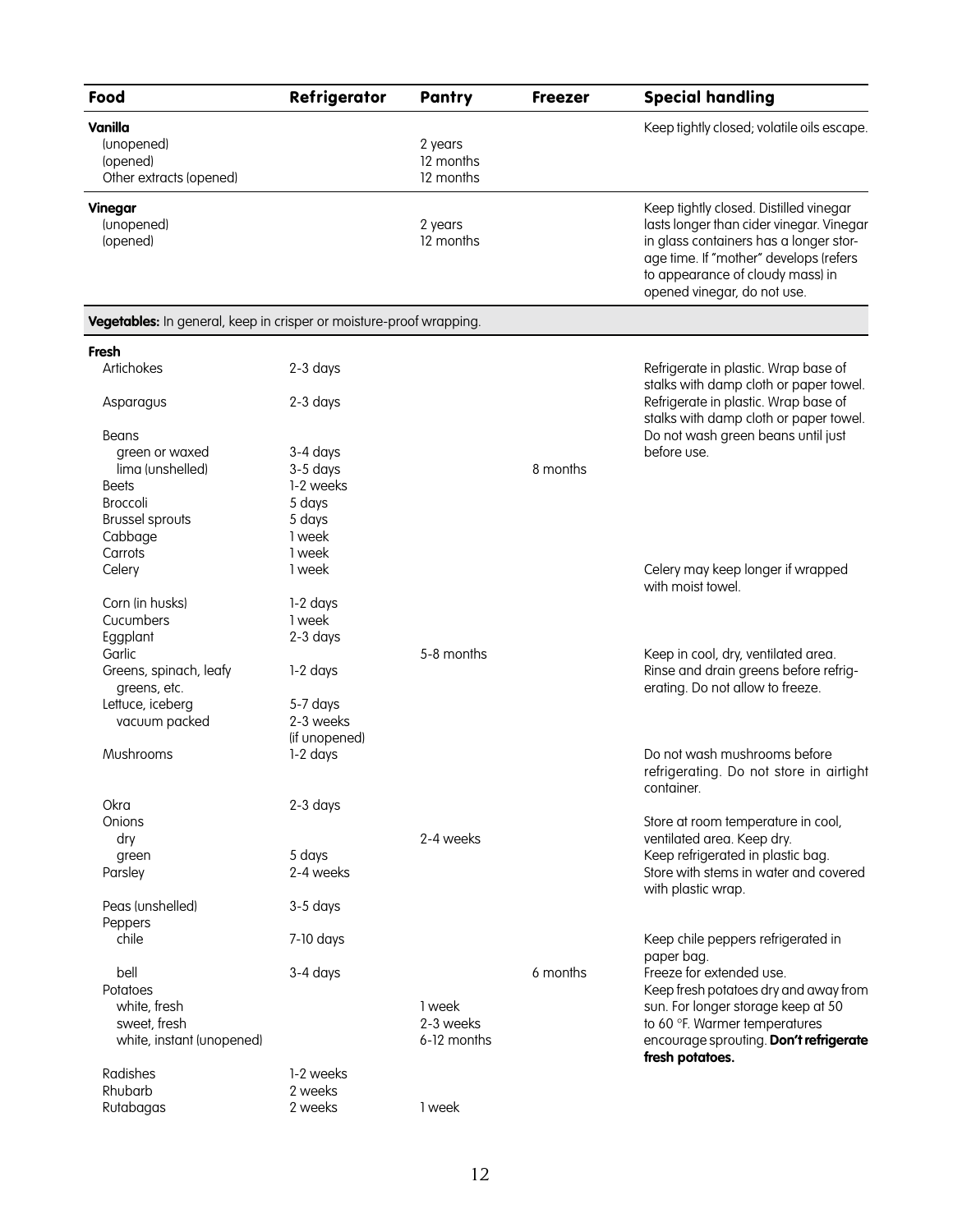| Food                                                                                                                            | Refrigerator          | Pantry                                                  | <b>Freezer</b>                                                                                     | <b>Special handling</b>                                                                                                                                                  |
|---------------------------------------------------------------------------------------------------------------------------------|-----------------------|---------------------------------------------------------|----------------------------------------------------------------------------------------------------|--------------------------------------------------------------------------------------------------------------------------------------------------------------------------|
| Squash<br>summer varieties<br>winter varieties                                                                                  | 2-4 days<br>2 weeks   | 1 week                                                  |                                                                                                    | Summer varieties of squash include<br>zucchini and yellow crookneck. Winter<br>or hard-shelled squash include pump-<br>kin, acorn, spaghetti and butternut<br>squash.    |
| Tomatoes, ripe<br>Turnips                                                                                                       | $2-3$ days<br>2 weeks |                                                         |                                                                                                    | Do not refrigerate until ripe.                                                                                                                                           |
| Canned<br>All kinds                                                                                                             |                       | 1 year                                                  |                                                                                                    |                                                                                                                                                                          |
| <b>Dried</b><br>All kinds                                                                                                       |                       | 6-12 months                                             |                                                                                                    | Keep cool and dry in airtight container.<br>If possible, refrigerate. If moisture is<br>present, foods may become unsafe<br>because moisture allows bacterial<br>growth. |
| Frozen<br>Commercially frozen<br>Home frozen                                                                                    |                       |                                                         | 8 months<br>1 year                                                                                 |                                                                                                                                                                          |
| Miscellaneous: Snacks, condiments, mixes, prepared foods, etc. Refrigeration may increase shelf life for some baked items.      |                       |                                                         |                                                                                                    |                                                                                                                                                                          |
| <b>Baby food, canned</b><br>(unopened)<br>(opened)                                                                              | 2 days                | 1 year                                                  |                                                                                                    |                                                                                                                                                                          |
| Cakes, purchased<br>Angel food<br>Chiffon sponge<br>Cheese<br>Chocolate<br>Fruit cake<br>Yellow pound<br>Frosted<br>Home frozen |                       | 1-2 days                                                | 2 months<br>2 months<br>2-3 months<br>4 months<br>12 months<br>6 months<br>8-12 months<br>3 months | If cake contains butter cream, whipped<br>cream, cream cheese or custard frost-<br>ing or filling, refrigerate.                                                          |
| Cake, cookie mixes                                                                                                              |                       | 1 year                                                  |                                                                                                    |                                                                                                                                                                          |
| <b>Canned goods</b><br>(miscellaneous, unopened)                                                                                |                       | 1 year                                                  |                                                                                                    |                                                                                                                                                                          |
| <b>Cookies</b><br>(commercial, unopened)<br>(homemade)                                                                          |                       | 4 months<br>2-3 weeks                                   |                                                                                                    |                                                                                                                                                                          |
| <b>Crackers</b>                                                                                                                 |                       | 3-6 months                                              |                                                                                                    |                                                                                                                                                                          |
| <b>Nuts</b><br>In shell (unopened)<br>Nut meats, packaged (unopened)<br>Nuts (jars or cans)<br>(unopened)<br>(opened)           |                       | 4 months<br>6 months<br>2 weeks<br>1 year<br>4-6 months | 3 months<br>6-8 months<br>9-12 months                                                              | Refrigerate or freeze nuts for longer<br>storage to delay rancidity.                                                                                                     |
| Pickles, olives<br>(canned, unopened)                                                                                           |                       | 1 year                                                  |                                                                                                    | Refrigerate once opened for 1 to 2<br>months.                                                                                                                            |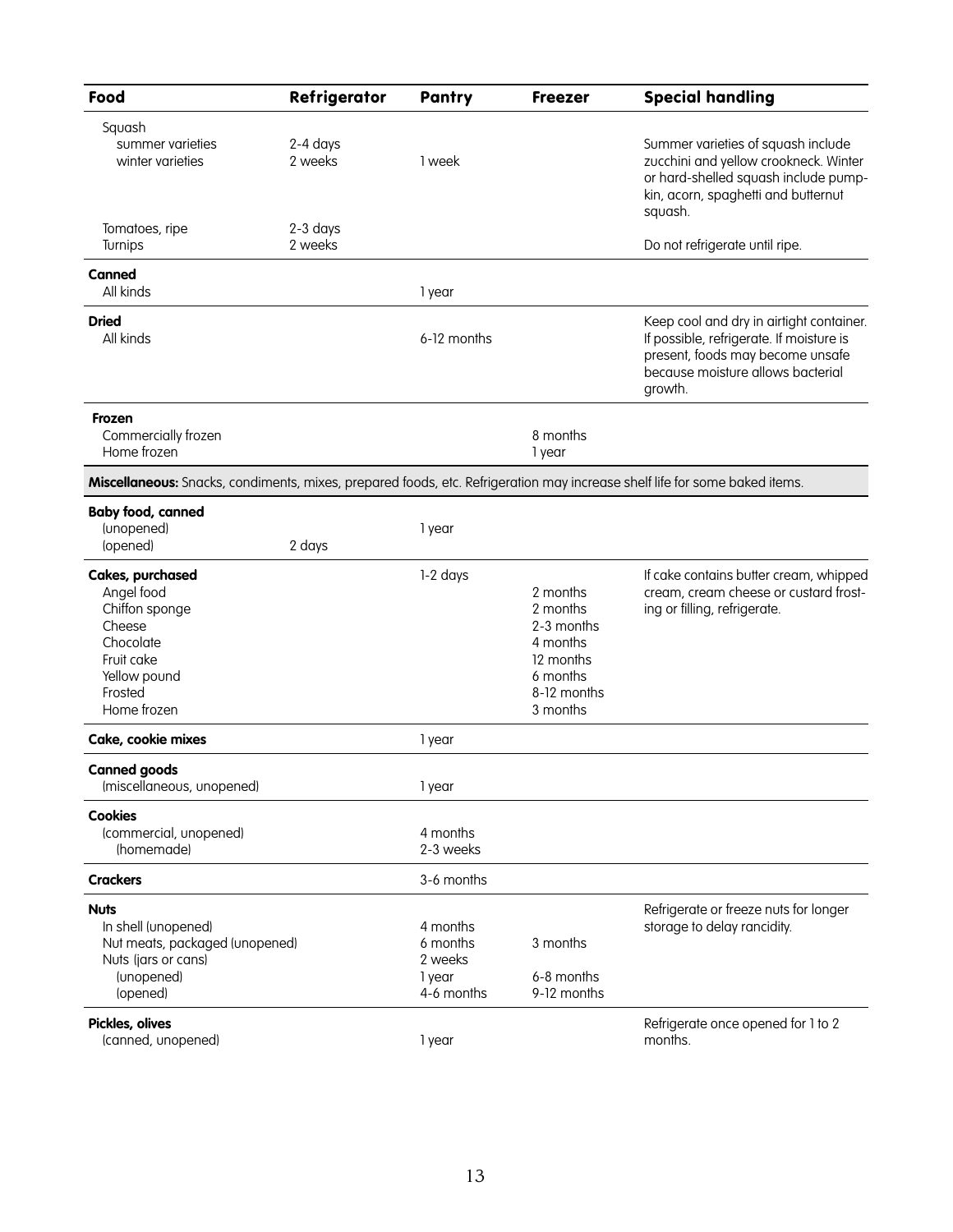| Food                                                | Refrigerator           | Pantry       | <b>Freezer</b>         | <b>Special handling</b>                                                                                                                   |
|-----------------------------------------------------|------------------------|--------------|------------------------|-------------------------------------------------------------------------------------------------------------------------------------------|
| Pies and pastries<br>Fruit                          |                        | 2-3 days     |                        | Those with whipped cream, custard or<br>chiffon fillings should be refrigerated.                                                          |
| baked<br>unbaked                                    | a few days             |              | 1-2 months<br>8 months |                                                                                                                                           |
| Pumpkin or pecan                                    | 3-4 days               |              | 1-2 months             |                                                                                                                                           |
| Custard, cream or chiffon<br>Pastries, cream filled | 3-4 days<br>a few days |              |                        |                                                                                                                                           |
| Popcorn (unpopped)                                  |                        |              |                        |                                                                                                                                           |
| Dry kernels                                         |                        | 2 years      |                        |                                                                                                                                           |
| Microwave products                                  |                        | 1 year       |                        |                                                                                                                                           |
| Prepared, packaged shelf                            |                        |              |                        |                                                                                                                                           |
| stable foods (unopened)                             |                        | 1 year       |                        |                                                                                                                                           |
| <b>Pudding mixes</b>                                |                        | 1 year       |                        |                                                                                                                                           |
| Sauces, condiments, etc.<br>(commercial)            |                        |              |                        |                                                                                                                                           |
| Hot sauce, Worcestershire, etc.                     |                        | 1 year       |                        |                                                                                                                                           |
| Salsa<br>(unopened)                                 |                        | 12-18 months |                        | Fresh homemade salsa has a shorter<br>refrigerator storage time depending                                                                 |
| (opened)                                            | 1-2 months             |              |                        | upon ingredients (4 to 7 days). Home-<br>made canned products have a shelf life<br>of up to 1 year, unopened, if<br>adequately processed. |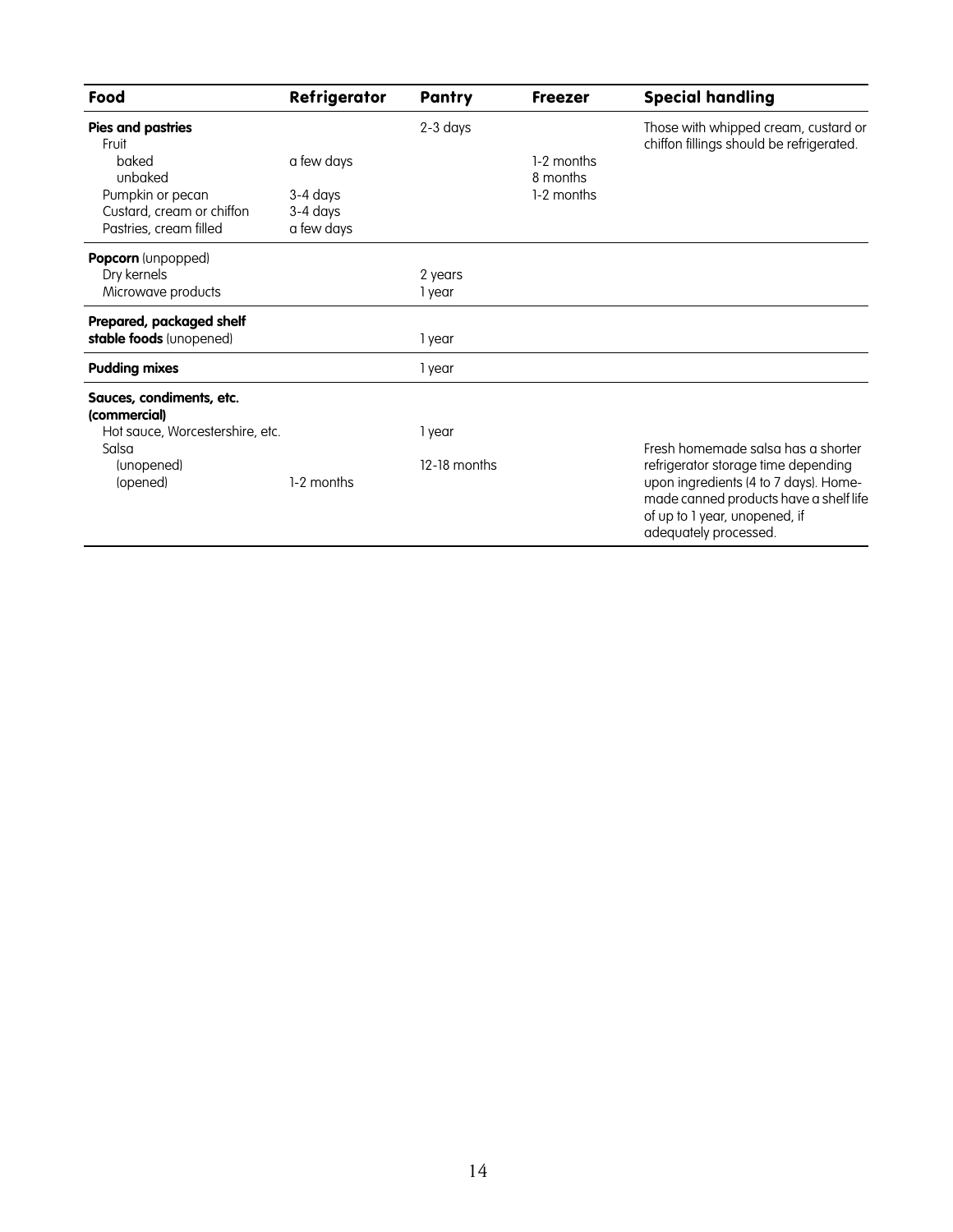#### References and Additional Resources

- "Focus on Food Labeling,"1993. FDA Consumer Magazine, Food and Drug Administration, Rockville, Maryland.
- "Focus on: Food Product Dating," 2001. Food Safety and Inspection Service, U.S. Department of Agriculture, Washington, D.C.
- "Safe Food Handling for Occasional Quantity Cooks," 1993. Cooperative Extension Service, University of Illinois at Urbana-Champaign, Urbana, Illinois.
- "The Food Keeper." 1996. Food Marketing Institute, Washington, D.C. with Cornell University, Institute of Food Sciences. Cornell Cooperative Extension.

American Egg Board 1460 Renaissance Drive Park Ridge, Illinois 66068 *www.aeb.org*

H.J. Heinz Company P.O. Box 57 Pittsburg, Pennsylvania 15230 *www.heinz.com*

Institute of Shortening and Edible Oils 1750 New York Ave., N.W. Washington, D.C. 20006 *www.iseo.org*

United Fresh Fruit and Vegetable Association 727 N. Washington St. Alexandria, Virginia 22314 *www.uffva.org*

U.S. Food Safety and Inspection Service Meat and Poultry Hotline (1-800-535-4555) 1165 South Bldg. Washington, D.C. 20250 *www.fsis.usda.gov*

The author acknowledges the following people for their contributions and review of this publication: Daniel S. Hale, professor and Extension meat specialist; Ronald L. Richter, professor, animal science; Jenna Anding, assistant professor and Extension nutrition specialist; and Sarah Birkhold, assistant professor and Exension poultry specialist.